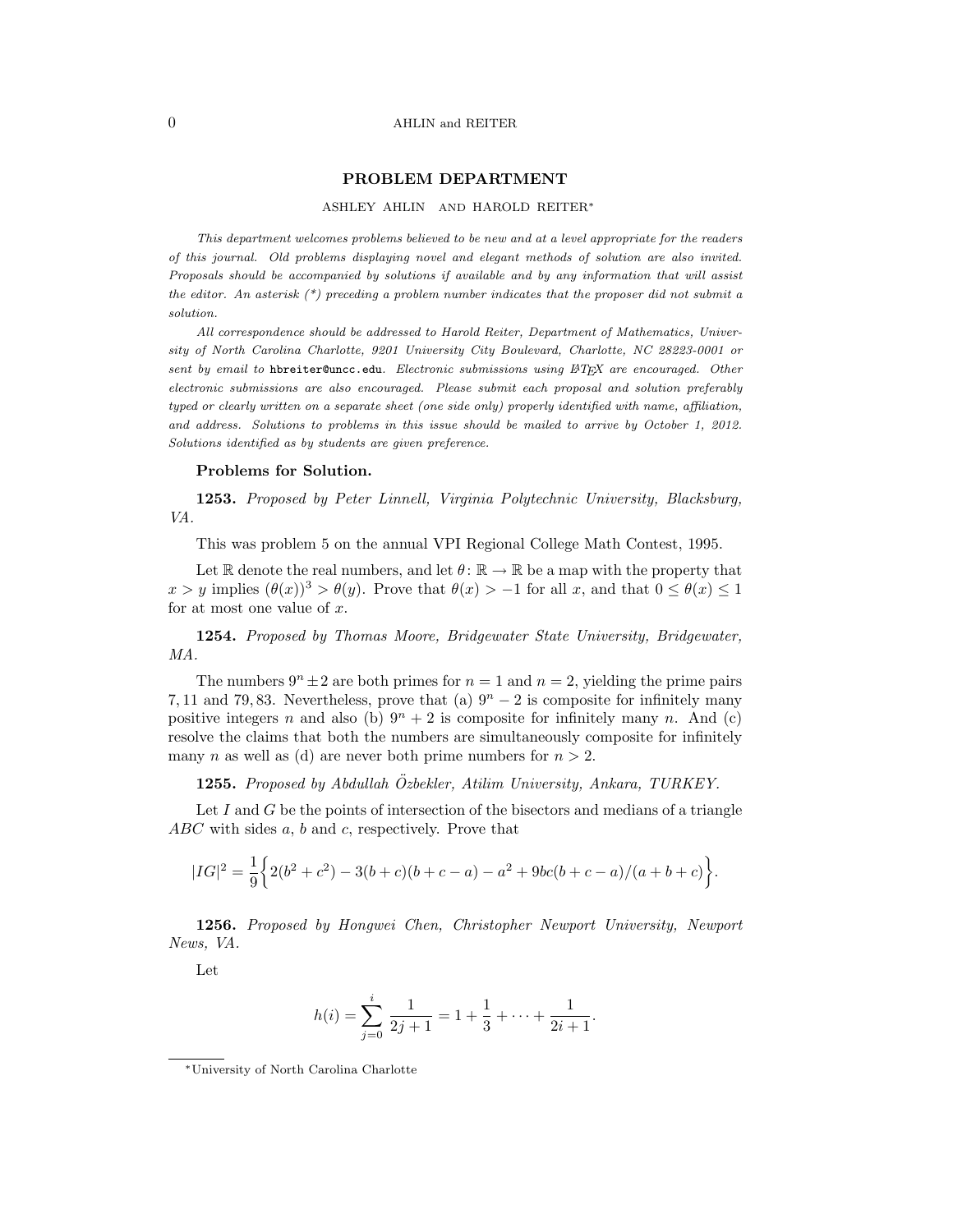Show that, for all nonnegative integers  $k$ ,

$$
\sum_{i=0}^{k} \frac{1}{2(k-i)+1} h(i) = 2 \sum_{i=0}^{k} \frac{1}{2i+2} h(i).
$$

1257. Proposed by Neculai Stanciu, George Emil Palade Secondary School, Buzau, Romania.

Prove that if  $x, y, z > 0$ , then

$$
\frac{(x+y+z)^3 - 2(x+y+z)(x^2+y^2+z^2)}{xyz} \le 9.
$$

#### 1258. Proposed by Arthur Holshouser, Charlotte, NC.

Let n be a given positive integer. If  $P(x)$ ,  $Q(x)$  are polynomials of degrees at most n, we say that  $P(x) \sim Q(x)$  if  $(cx+d)^n \cdot P\left(\frac{ax+b}{cx+d}\right) = Q(x)$  for some  $(a, b, c, d)$ that satisfies  $\left| \begin{array}{c} 0 & 0 \\ 0 & 0 \\ 0 & 0 \end{array} \right|$ a b c d  $\neq 0.$ 

Show that ∼ is an equivalence relation on the collection of all polynomials of degrees at most n.

1259. Proposed by Mihaly Bencze, Brasov, Romania.

Suppose a and b are real numbers with  $0 < a < b$ . Let  $G_1 = \{x \mid -a + b < x < a\}$  $a + b$ , and  $G_2 = \{x \mid -1 < x < 1\}$ . Define two operations  $\perp$  and  $\top$  as follows.

1.  $x \perp y = \frac{bxy + (a^2 - b^2)(x+y-b)}{xy - b(x+y) + a^2 + b^2} \forall x, y \in G_1$ . 2.  $x \top y = \left(\frac{x^{1/(2n+1)} + y^{1/(2n+1)}}{1 + (xy)^{1/(2n+1)}}\right)$  $\frac{\sqrt{(2n+1)}+y^{1/(2n+1)}}{1+(xy)^{1/(2n+1)}}\Big)^{2n+1}$   $\forall x, y \in G_2$ . Prove the following.

1.  $(G_1, \perp)$  and  $(G_2, \perp)$  are abelian groups.

2.  $(G_1, \perp) \cong (G_2, \top).$ 

1260. Proposed by Paul Bruckman, Nanaimo, British Columbia.

Prove the following identity, valid for  $n = 0, 1, 2, \ldots$ :

$$
\sum_{k=0}^{\lfloor n/3 \rfloor} \binom{n-k}{2k} 4^k 3^{n-3k} = \frac{1}{9} \left( 4^{n+1} + 6n + 5 \right).
$$

1261. Proposed by The Editors.

This problem appeared on the 2011 Lower Michigan Mathematics Competition.

In the puzzle KenKen®, the numbers in each heavily outlined set of squares, called cages, must combine (in any order) to produce the target number in the top corner of the cage using the mathematical operation indicated. A number can be repeated within a cage as long as it is not in the same row or column. In the  $5 \times 5$ puzzle below, each of the digits 1 through 5 must appear in each row and column. A solution must include a proof of uniqueness.